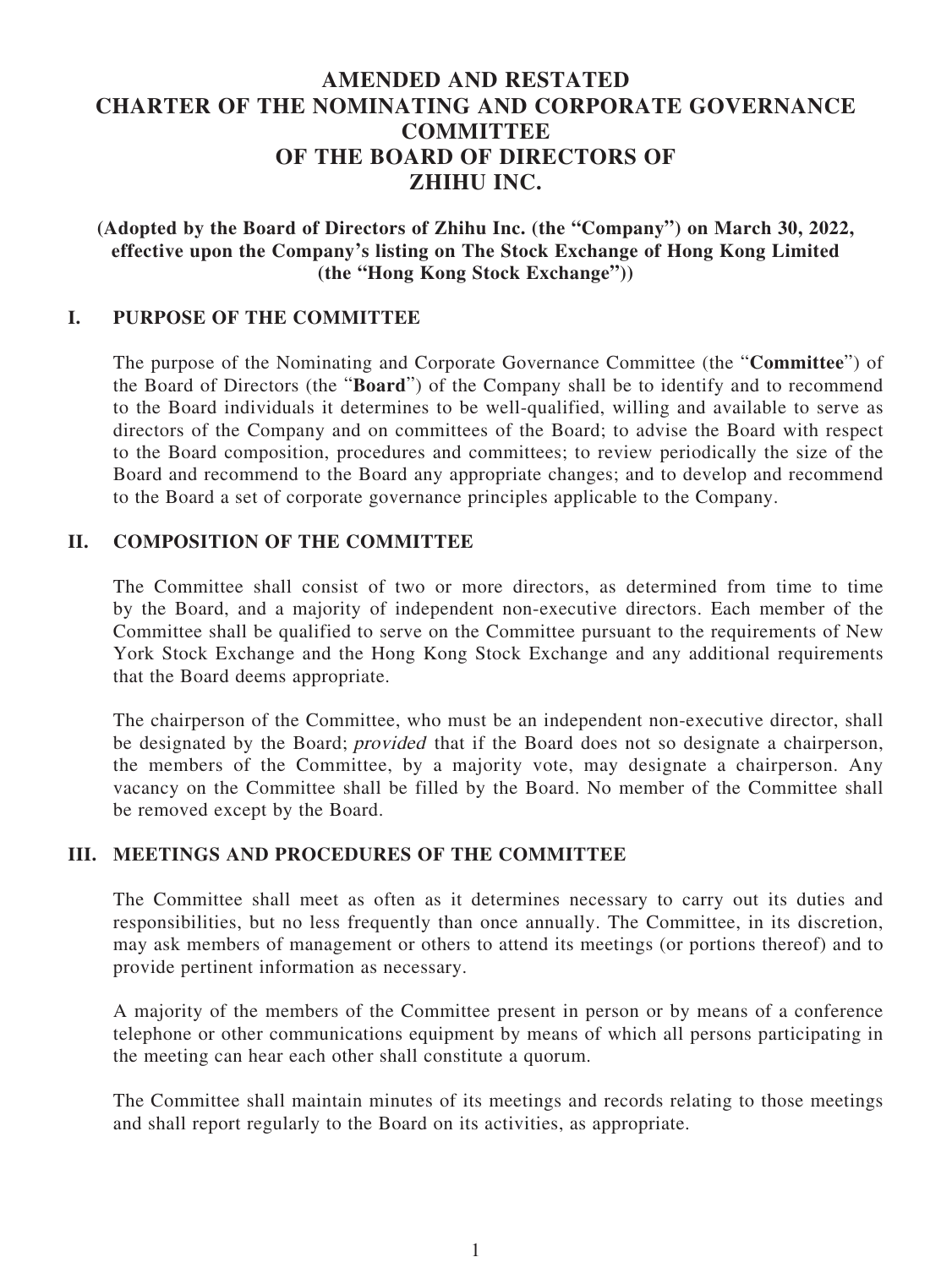## **IV. DUTIES AND RESPONSIBILITIES OF THE COMMITTEE**

The authorities and responsibilities of the Committee shall include such responsibilities and authorities set out in (i) the relevant code provisions of the Corporate Governance Code (the "**CG Code**") as contained in Appendix 14 to the Rules Governing the Listing of Securities on The Stock Exchange of Hong Kong Limited (the "**Hong Kong Listing Rules**") (as amended from time to time) and (ii) Rules 8A.27 and 8A.30 of the Hong Kong Listing Rules (as amended form time to time), in addition to the authorities and responsibilities as set out below.

### **A. Board Candidates and Nominees**

The following duties and responsibilities with respect to Board candidates and nominees are within the authority of the Committee and the Committee shall, consistent with and subject to applicable law and rules and regulations promulgated by the United States Securities and Exchange Commission (the "**SEC**"), the New York Stock Exchange and the Hong Kong Stock Exchange, or any other applicable regulatory authority:

- (a) identify and, if appropriate, interview individuals who are suitably qualified to become a member of the Board and to select or make recommendations to the Board on the selection of individuals nominated by the shareholders of the Company or others for directorships;
- (b) review the background and qualifications of individuals being considered as director candidates; provided that among the qualifications considered in the selection of candidates, the Committee shall look at the following attributes and criteria of candidates: experience, skills, expertise, diversity, personal and professional integrity, character, business judgment, time availability in light of other commitments, dedication, conflicts of interest, and such other relevant factors that the Committee considers appropriate in the context of the needs of the Board;
- (c) recommend to the Board the director nominees for election by the shareholders of the Company or appointment by the Board, as the case may be, pursuant to the then effective memorandum and articles of association of the Company, which recommendations shall be consistent with the criteria for selecting directors established by the Board from time to time; and
- (d) review the suitability for continued service as a director of each Board member when his or her term expires and when he or she has a change in status, including, but not limited to, an employment change, and to recommend whether or not the director should be re-nominated.

#### **B. Board Composition, Size and Procedures**

The following duties and responsibilities with respect to the composition and procedures of the Board as a whole are within the authority of the Committee and the Committee shall, consistent with and subject to applicable law and rules and regulations promulgated by the SEC, the New York Stock Exchange and the Hong Kong Stock Exchange, or any other applicable regulatory authority: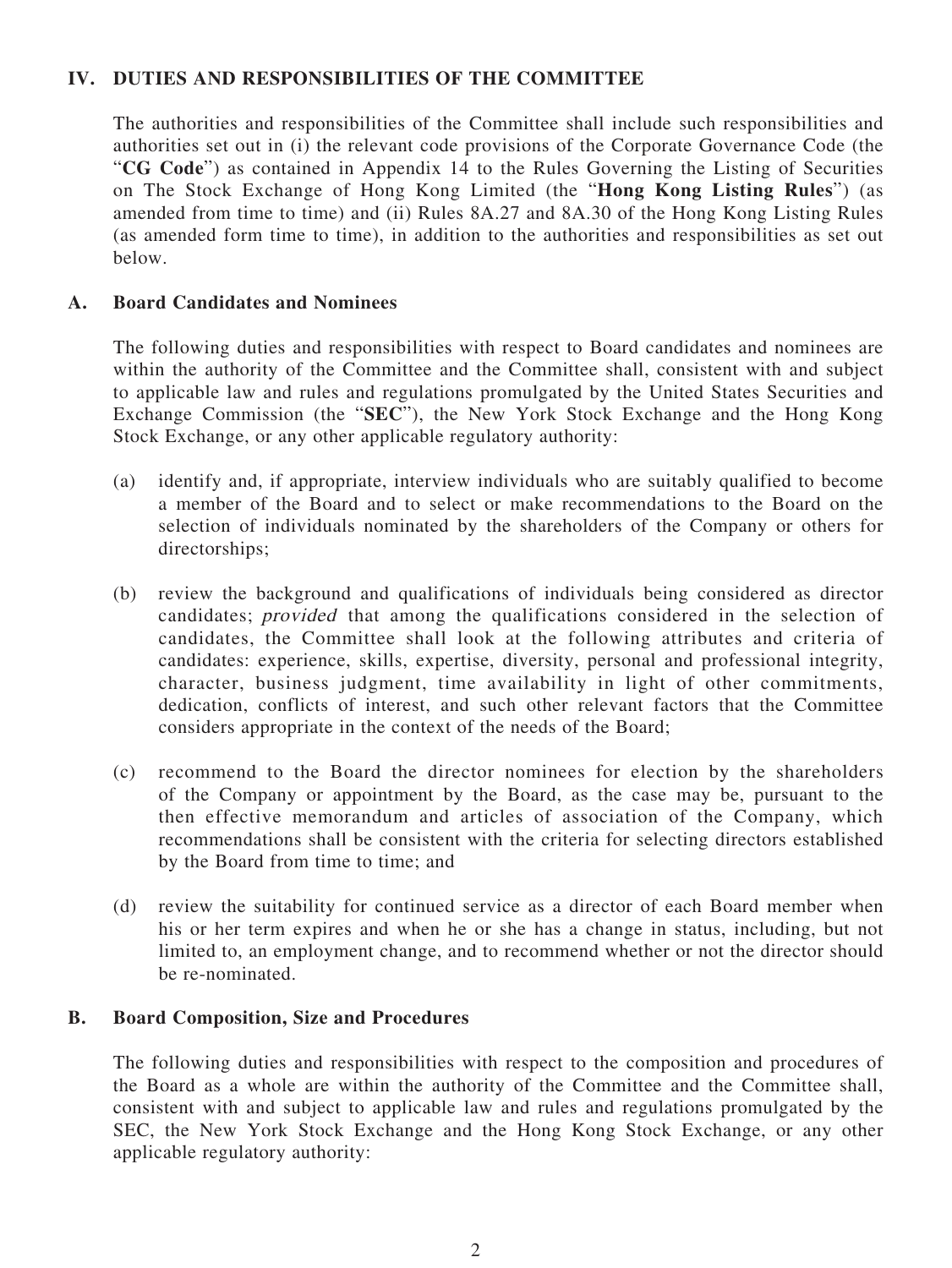- (a) review annually with the Board the structure, size and composition of the Board as a whole and to recommend, if necessary, measures to be taken so that the Board reflects the appropriate balance of independence, knowledge, experience, skills, expertise and diversity required for the Board as a whole and contains at least the minimum number of independent directors required by the New York Stock Exchange and the Hong Kong Stock Exchange, and to make recommendations on any proposed changes to the Board to complement the Company's corporate strategy;
- (b) review periodically the size of the Board and recommend to the Board any appropriate changes;
- (c) make recommendations on the frequency and structure of Board meetings;
- (d) make recommendations concerning any other aspect of the procedures of the Board that the Committee considers warranted, including, but not limited, to procedures with respect to the waiver by the Board of any Company rule, guideline, procedure or corporate governance principle;
- (e) assess the independence of independent non-executive directors; and
- (f) make recommendations to the Board on the appointment or re-appointment of directors and succession planning for directors, in particular, the chairman of the Board and the chief executive of the Company.

## **C. Board Committees**

The following duties and responsibilities with respect to the committee structure of the Board are within the authority of the Committee and the Committee shall, consistent with and subject to applicable law and rules and regulations promulgated by the SEC, the New York Stock Exchange and the Hong Kong Stock Exchange, or any other applicable regulatory authority:

- (a) make recommendations to the Board regarding the size and composition of each standing committee of the Board, including the identification of individuals qualified to serve as members of a committee, including the Committee, and recommend individual directors to fill any vacancy that might occur on a committee, including the Committee;
- (b) monitor the functioning of the committees of the Board and make recommendations for any changes, including the creation and elimination of committees;
- (c) review annually committee assignments and the policy with respect to the rotation of committee memberships and/or chairpersonships, and report any recommendations to the Board; and
- (d) recommend that the Board establish such special committees as may be desirable or necessary from time to time in order to address ethical, legal or other matters that may arise; provided that the Committee's power to make such a recommendation under this Charter shall be without prejudice to the right of any other committee of the Board, or any individual director, to make such a recommendation at any time.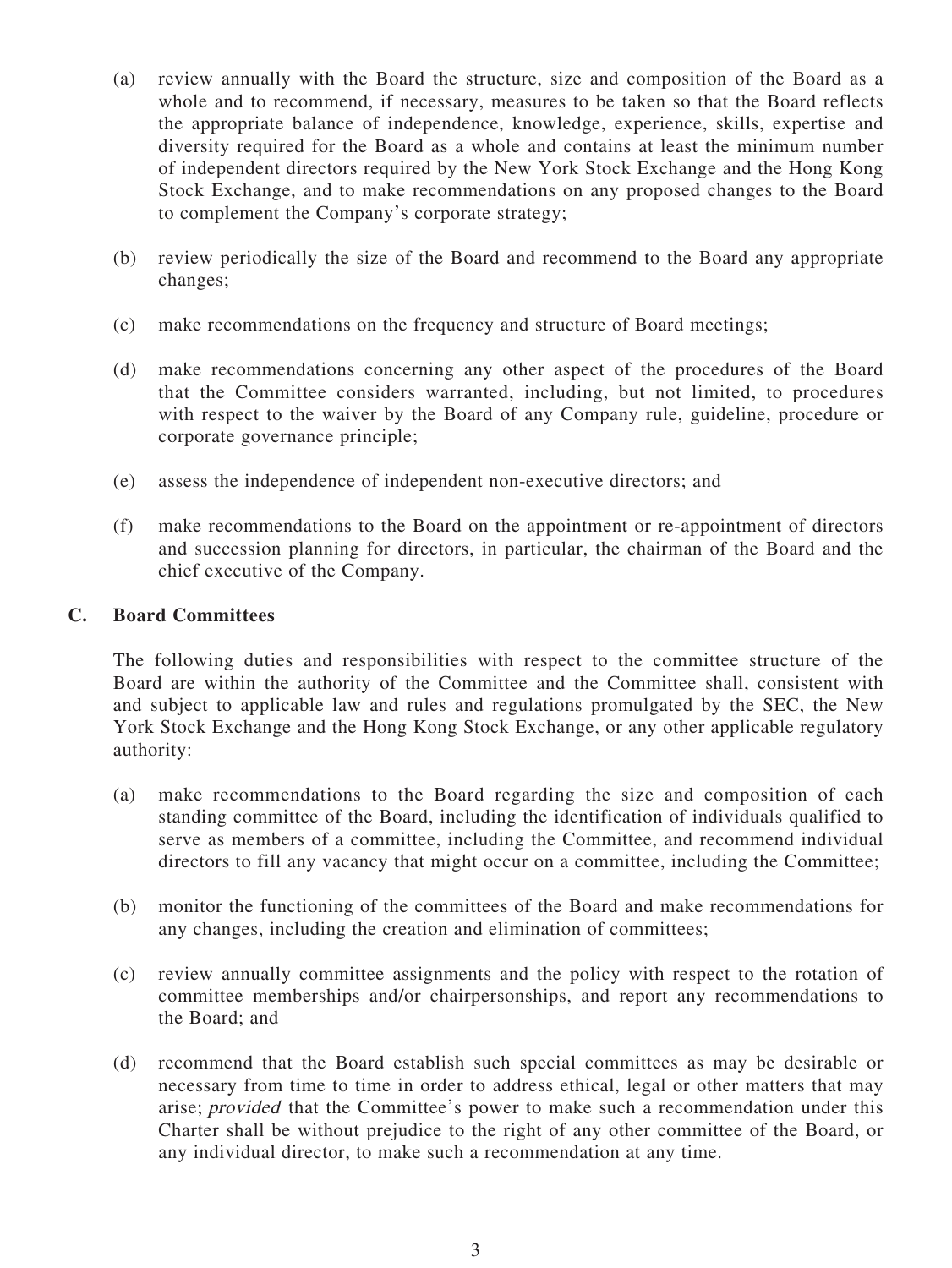## **D. Corporate Governance**

The following duties and responsibilities with respect to corporate governance are within the authority of the Committee and the Committee shall, consistent with and subject to applicable law and rules and regulations promulgated by the SEC, the New York Stock Exchange and the Hong Kong Stock Exchange, or any other applicable regulatory authority:

- (a) develop, review and assess periodically, and at least annually, the adequacy of the Company's policies and practices on corporate governance to assure that they are appropriate for the Company and comply with the requirements of the Nasdaq Stock Market and the Hong Kong Stock Exchange and make recommendations to the Board;
- (b) review and monitor the training and continuous professional development of directors and senior management;
- (c) review and monitor the Company's policies and practices on compliance with legal and regulatory requirements;
- (d) develop, review and monitor the code of conduct and compliance manual (if any) applicable to directors and employees;
- (e) review the Company's compliance with the CG Code and disclosure in the corporate governance report;
- (f) review and monitor whether the Company is operated and managed for the benefit of all of its shareholders;
- (g) confirm, on an annual basis, that the beneficiaries of weighted voting right have been members of the Board throughout the year and that no matters under Rule 8A.17 of the Hong Kong Listing Rules have occurred during the relevant financial year;
- (h) confirm, on an annual basis, whether or not the beneficiaries of weighted voting rights have complied with Rules 8A.14, 8A.15, 8A.18 and 8A.24 of the Hong Kong Listing Rules throughout the year;
- (i) review and monitor the management of conflicts of interests and make a recommendation to the Board on any matter where there is a potential conflict of interest between the Company, a subsidiary of the Company and/or shareholders of the Company (considered as a group) on one hand and any beneficiary of weighted voting rights on the other;
- (j) review and monitor all risks related to the Company's weighted voting right structure, including connected transactions between the Company and/or a subsidiary of the Company on one hand and any beneficiary of weighted voting rights on the other and make a recommendation to the Board on any such transaction;
- (k) make a recommendation to the Board as to the appointment or removal of the compliance adviser;